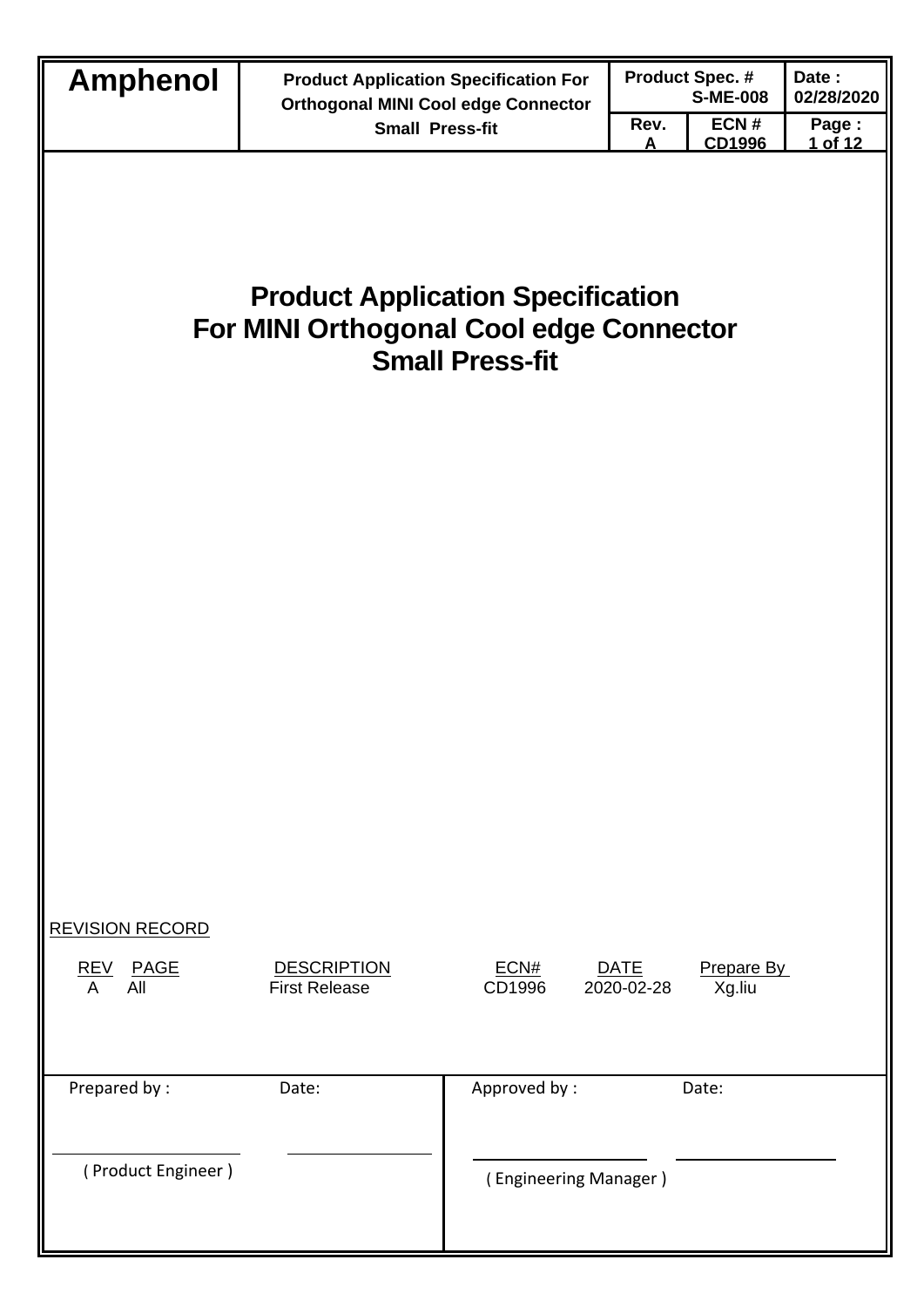| <b>Amphenol</b> | <b>Product Application Specification For</b><br><b>Orthogonal MINI Cool edge Connector</b> |           | <b>Product Spec. #</b><br><b>S-ME-008</b> | Date :<br>02/28/2020 |
|-----------------|--------------------------------------------------------------------------------------------|-----------|-------------------------------------------|----------------------|
|                 | <b>Small Press-fit</b>                                                                     | Rev.<br>A | ECN#<br><b>CD1996</b>                     | Page:<br>2 of 12     |
|                 | <b>TABLE OF CONTENT:</b>                                                                   |           |                                           |                      |
|                 |                                                                                            |           |                                           |                      |
|                 |                                                                                            |           |                                           |                      |
|                 |                                                                                            |           |                                           |                      |
|                 |                                                                                            |           |                                           |                      |
|                 |                                                                                            |           |                                           |                      |
|                 |                                                                                            |           |                                           |                      |
|                 |                                                                                            |           |                                           |                      |
|                 |                                                                                            |           |                                           |                      |
|                 |                                                                                            |           |                                           |                      |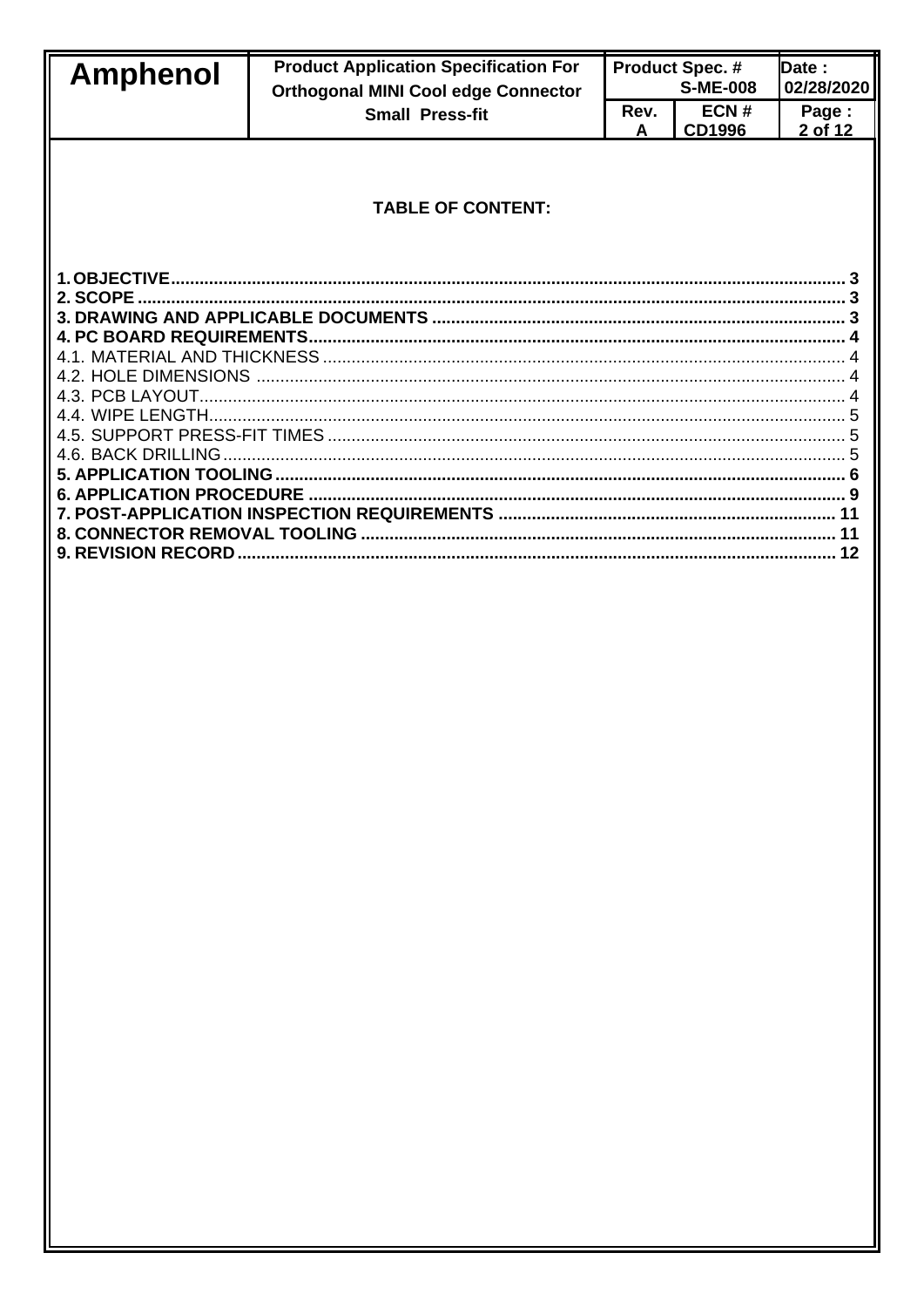| <b>Amphenol</b>        | <b>Product Application Specification For</b> | <b>Product Spec. #</b> |                  | <b>IDate:</b> |
|------------------------|----------------------------------------------|------------------------|------------------|---------------|
|                        | <b>Orthogonal MINI Cool edge Connector</b>   | <b>S-ME-008</b>        |                  | 02/28/2020    |
| <b>Small Press-fit</b> | Rev.                                         | ECN#<br><b>CD1996</b>  | Page:<br>3 of 12 |               |

## **1. OBJECTIVE**

This specification provides information and requirements for customer application of the Orthogonal MINI Cool edge connector Small PF. It is intended to provide general guidance for process development. It should be recognized that no single process will work under all customer applications and the customers should develop processes to meet individual needs. However, if the processes vary from the recommended one, Amphenol cannot guarantee acceptable results.

# **2. SCOPE**

This specification provides information and requirements regarding application of Orthogonal MINI Cool edge connector to printed circuit boards (PCB). The connectors are designed for mother/daughter board applications and will accept different thickness of daughter card.



# **Figure 1: Orthogonal MINI Cool edge connector Small PF**

## **3. DRAWING AND APPLICABLE DOCUMENTS**

- Amphenol Product Specification S-ME-001
- Amphenol Customer Drawings

Amphenol product drawings and specifications are available by accessing the Amphenol website or contacting the Amphenol Technical Service. In the event of a conflict between this specification and the product drawing, the drawing takes precedence. Customers should refer to the latest revision of Amphenol product drawings for appropriate product details.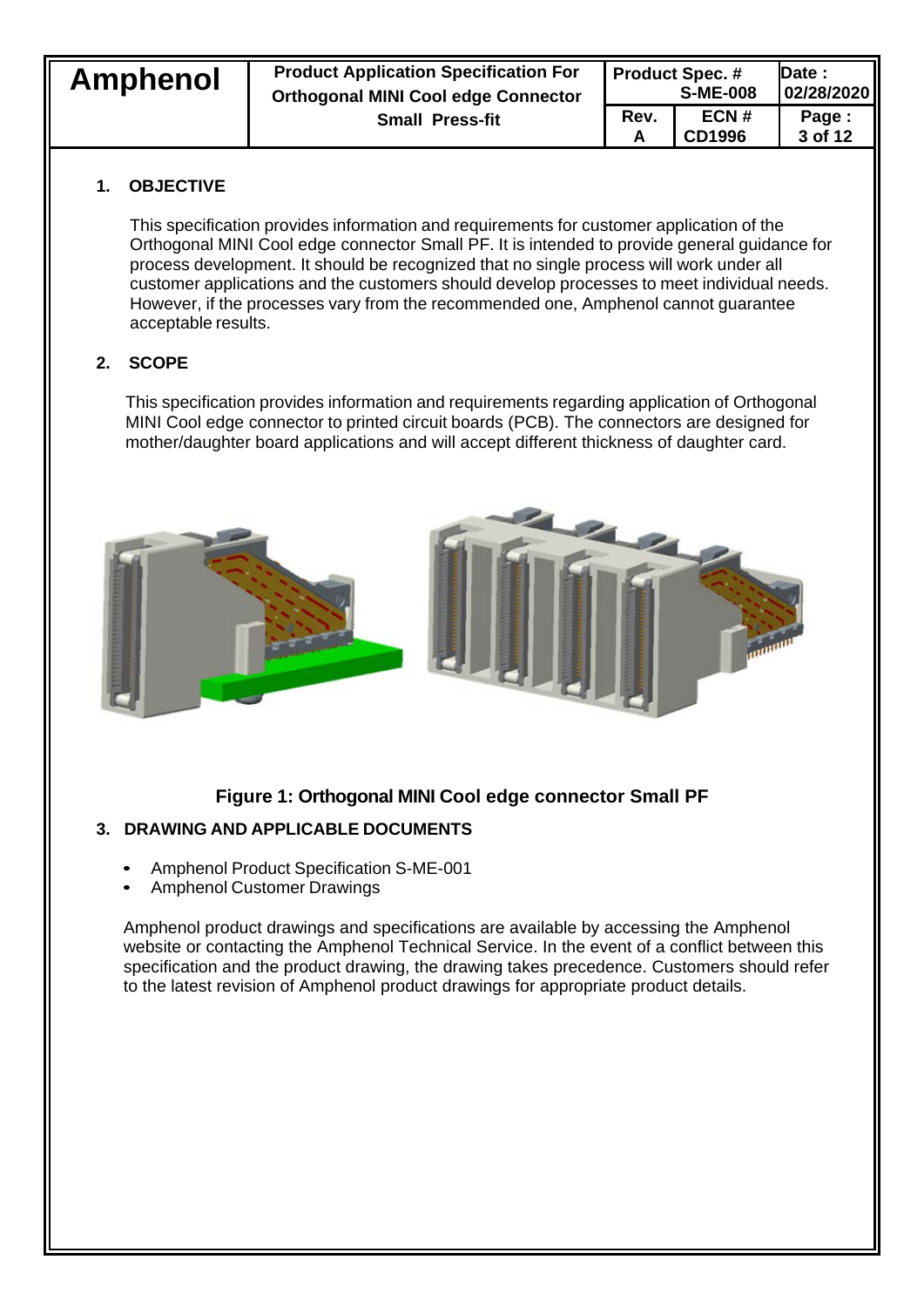| <b>Amphenol</b>        | <b>Product Application Specification For</b> | <b>Product Spec. #</b> |                   | <b>IDate:</b> |
|------------------------|----------------------------------------------|------------------------|-------------------|---------------|
|                        | <b>Orthogonal MINI Cool edge Connector</b>   | <b>S-ME-008</b>        |                   | 02/28/2020    |
| <b>Small Press-fit</b> | Rev.                                         | ECN#<br><b>CD1996</b>  | Page :<br>4 of 12 |               |

### **4. PC BOARD REQUIREMENTS**

### **4.1MATERIAL AND THICKNESS**

The pc board material should be glass epoxy (FR4 or G-10) or more advance material. The recommended minimum pc board(mother board) thickness be 1.20mm

### **4.2 Press-fit HOLE DIMENSIONS**

The holes must be drilled and plated through to dimensions which are defined in customer drawing.

### **4.3 LAYOUT**

The holes for the connector assembly must be precisely located to ensure proper placement and optimum performance of the connector assembly. Recommended general holes, pads, dimensions, and tolerances are provided in Figure 2 . It's a general layout, please refer to customer drawing for recommended PCB layout and related dimensions.



### **FOR 1.20mm Min thickness PCB**

**GND** 

**COPPER OSP** 

 $0.36 - 0.42$  $0.26 - 0.36$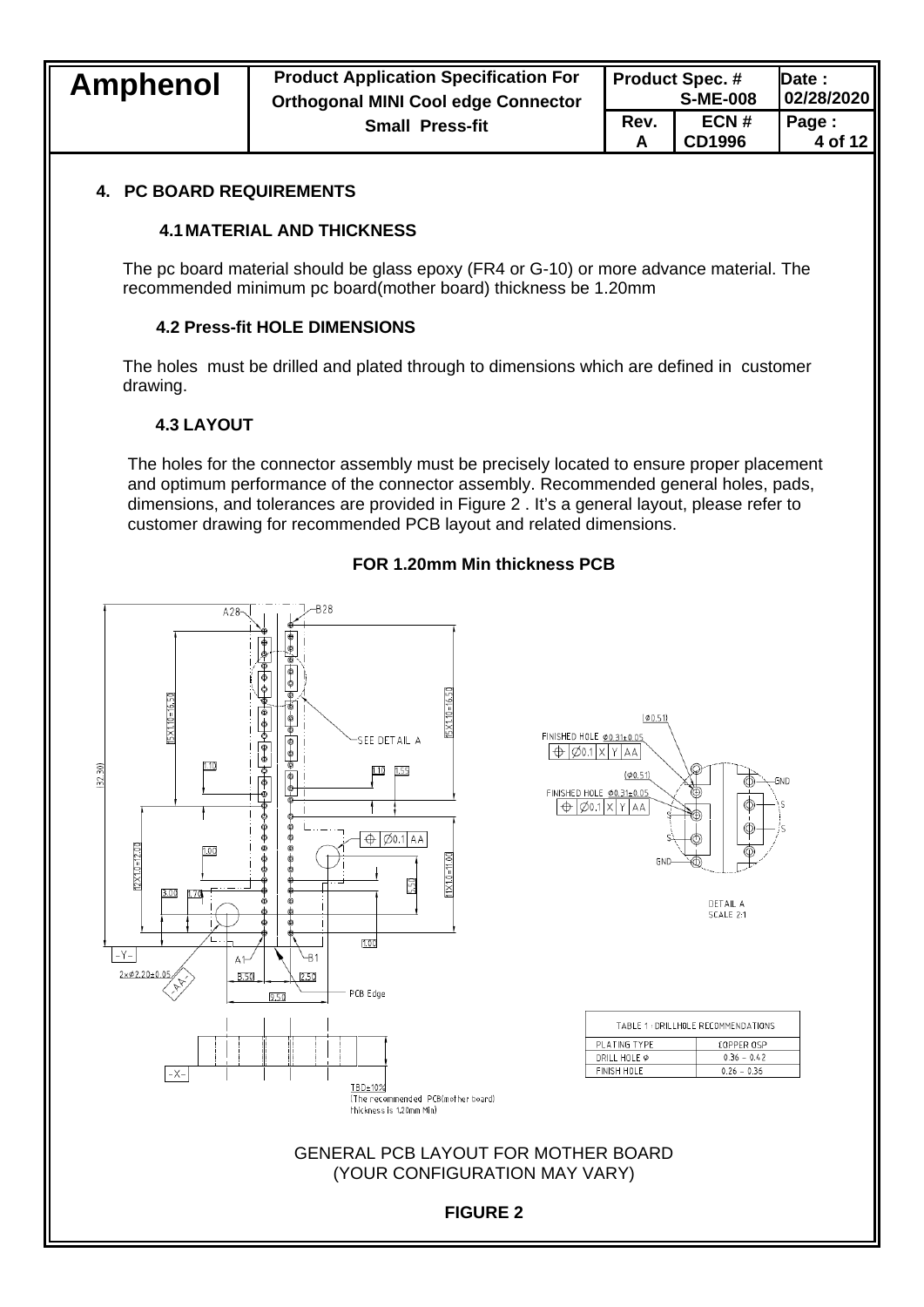

## **4.6 BACK DRILLING**

Back drilling is used by system designers that reduces the length of a conductive Via which will improve high speed signal integrity performance. When back drilling is performed it is important to avoid damaging the portion of the via that makes contact with any press-fit tails. See below for recommendations on proper back drilling.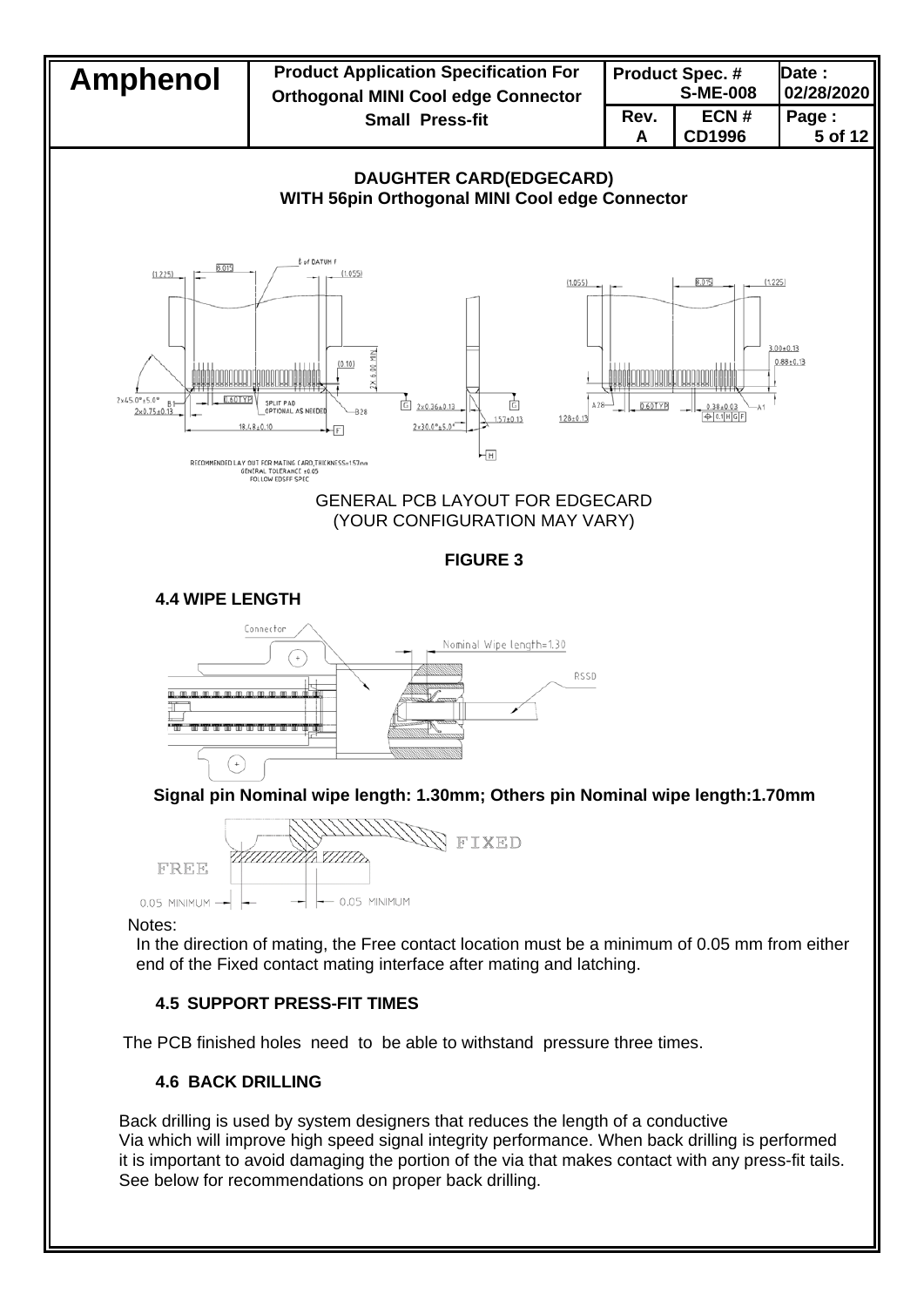

**Figure 4: View of Back Drilling**

After a back drilling, the remaining via barrel length(Dim V) must be at least 0.90mm to ensure a reliable connection between the press-fit tails and the PCB. Assuming that the PCB manufacturer can maintain a back drilling depth tolerance of  $\pm$ 0.30mm relative to datum A, the nominal via length after back drilling would need to be 1.2mm.

## **5. APPLICATION TOOLING**

## **56Pin 1x4 Orthogonal MINI Cool edge connector Small PF**

The application tools recommended for 56pin 1x4 Orthogonal MINI Cool edge connector Small PF(Pitch 12.5mm)is shown in Figure 5. A special bottom support fixture will be necessary only if the connector tail are longer than the thickness of the PCB (the nominal tail length is 1.20mm ).



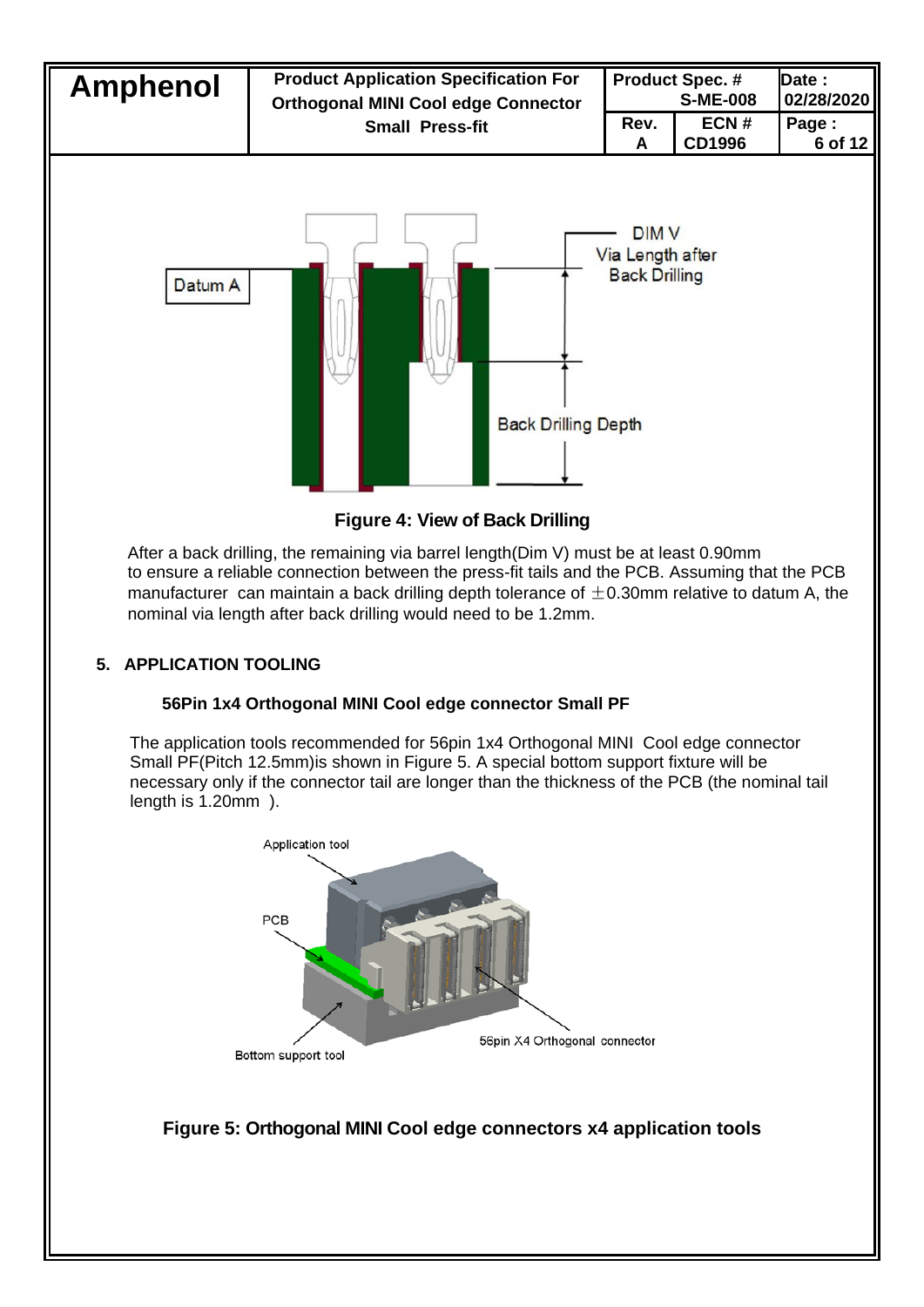## **Amphenol Product Application Specification For Orthogonal MINI Cool edge Connector Small Press-fit**

| <b>Product Spec. #</b> |               | Date :     |
|------------------------|---------------|------------|
| <b>S-ME-008</b>        |               | 02/28/2020 |
| Rev.                   | ECN#          | Page:      |
| А                      | <b>CD1996</b> | 7 of 12    |

### **APPLICATION TOOLING**

The application tools recommended drawing for 56pin 1x4 Orthogonal MINI cool edge connector (Pitch 12.5mm) are shown in Figure 6.



# **Figure 6: Orthogonal MINI Cool edge connector 1x4 application tools drawing**

### **56Pin 1X1 Orthogonal MINI cool edge connector Small PF**

The application tools recommended for 56pin 1X1 Orthogonal MINI cool edge connector Small PF (Pitch 12.5mm)are shown in Figure 7. A special bottom support tool will be necessary only if the connector tail are longer than the thickness of the PCB (the nominal tail length is 1.20mm ). This tool could be a PCB with oversized holes or a custom tool designed by the user.

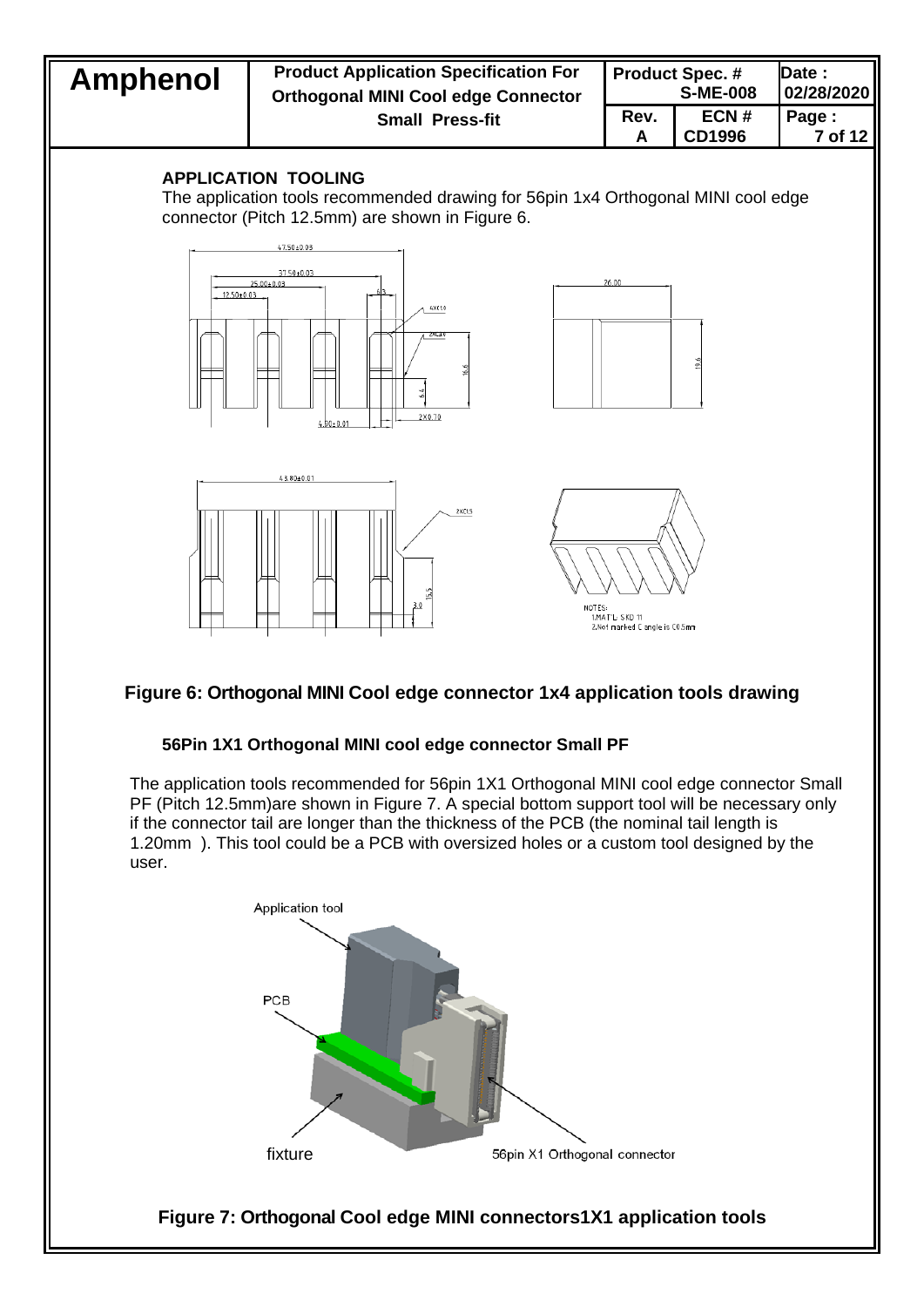

## **Figure 8: Orthogonal MINI Cool edge connector 1X1 application tools drawing**

### **INSERTION PRESSES Considerations when specifying a press**

The specified application tooling can be worked with in a variety of pressing machine. Several important items need to be considered when to consider when selecting an insertion press include:

- The press must have sufficient force to insert the specific receptacle configuration.
- The press arm should be sufficiently long to cover the Press Block tooling. This will prevent tolling fix.
- The fixture at bottom should be large enough to properly accommodate the PCB size.

Typical press types include:

- Manual arbor press
- Pneumatic press
- Hydraulic press
- Servo driven electronic press (IMPRESS)

The preferred press type is the servo driven electronic press. This press gives the best control during the insertion process and offers flexibility. Amphenol offers arbor, pneumatic and electronic presses. For more information, contact your local Customer Service Representative.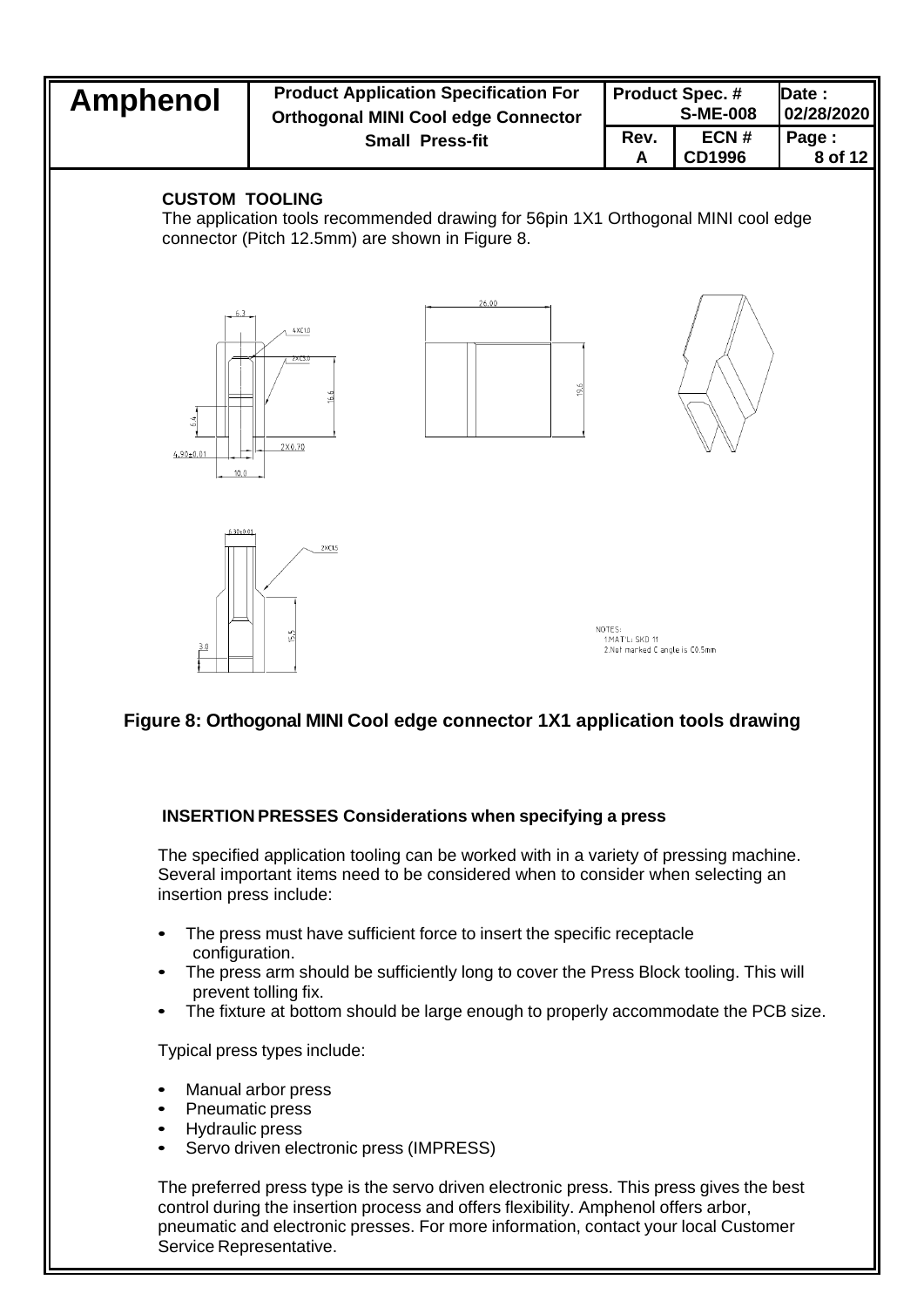| Amphenol | <b>Product Application Specification For</b><br><b>Orthogonal MINI Cool edge Connector</b> | <b>Product Spec. #</b><br><b>S-ME-008</b> |                       | <b>IDate:</b><br>02/28/2020 |
|----------|--------------------------------------------------------------------------------------------|-------------------------------------------|-----------------------|-----------------------------|
|          | <b>Small Press-fit</b>                                                                     | Rev.                                      | ECN#<br><b>CD1996</b> | Page:<br>9 of 12            |

## **6. APPLICATION PROCEDURE**

## **56Pin 1x4 Orthogonal MINI cool edge connector small PF**

The application procedure for the 56pin 1x4 Orthogonal is as follows.

• Place Connector in the specific location on the PCB that all press-fit tails line up with the proper holes.



• Place the application tool in the proper location with respect to the Connector as shown below.



- Press fit: To ensure proper insertion, connectors must be centered beneath the press ram.
- Remove application tool and Install the M2 screw.

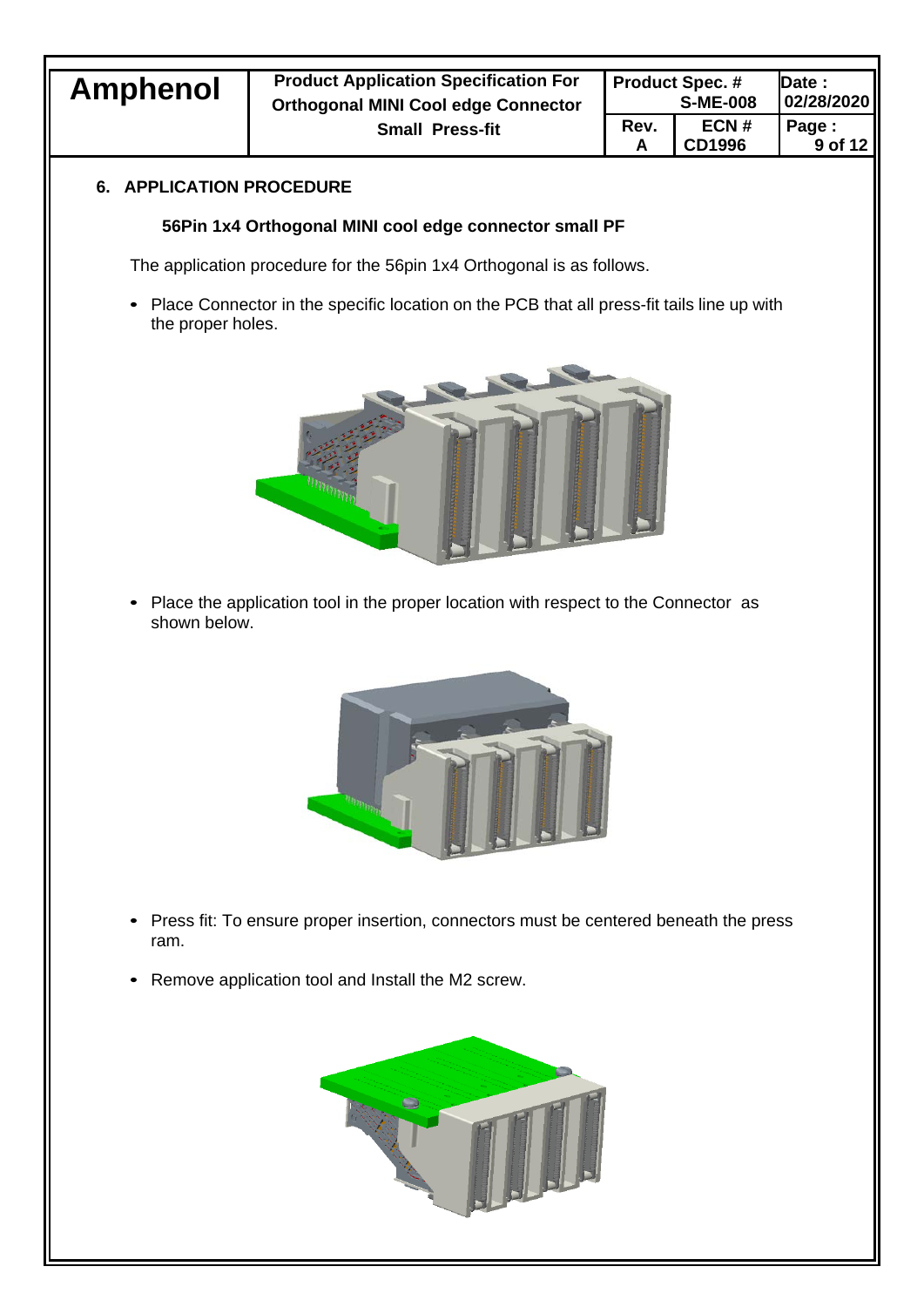| <b>Amphenol</b>                                                                                                                                                                                                                                                                                                                                                                                                                    | <b>Product Application Specification For</b><br><b>Orthogonal MINI Cool edge Connector</b>                                                                                                      |      | <b>Product Spec. #</b><br><b>S-ME-008</b> | Date:<br>02/28/2020 |  |
|------------------------------------------------------------------------------------------------------------------------------------------------------------------------------------------------------------------------------------------------------------------------------------------------------------------------------------------------------------------------------------------------------------------------------------|-------------------------------------------------------------------------------------------------------------------------------------------------------------------------------------------------|------|-------------------------------------------|---------------------|--|
|                                                                                                                                                                                                                                                                                                                                                                                                                                    | <b>Small Press-fit</b>                                                                                                                                                                          | Rev. | ECN#                                      | Page:               |  |
|                                                                                                                                                                                                                                                                                                                                                                                                                                    |                                                                                                                                                                                                 | A    | <b>CD1996</b>                             | 10 of 12            |  |
|                                                                                                                                                                                                                                                                                                                                                                                                                                    | <b>RECOMMENDED INSERTION FORCES</b>                                                                                                                                                             |      |                                           |                     |  |
|                                                                                                                                                                                                                                                                                                                                                                                                                                    | The recommended maximum insertion force for each press-fit pin is 28 N.                                                                                                                         |      |                                           |                     |  |
| These recommended maximum force recommendations have been determined to yield<br>acceptable insertion results for SnPb PTH's. While it is acceptable to use a lower force per<br>press-fit pin, steps should be taken to guarantee that the connector is fully seated. Force<br>settings may vary with different types of PTH finishes. Customers should develop parameters<br>that best suit individual application requirements. |                                                                                                                                                                                                 |      |                                           |                     |  |
| <b>EXAMPLE:</b> For 56Pin 1x4 Orthogonal cool edge connector, there are 224 press-fit tails being<br>inserted into the PC board. Therefore, the maximum recommended press setting would be<br>6272 N (224 press-fit tails x 28 N).                                                                                                                                                                                                 |                                                                                                                                                                                                 |      |                                           |                     |  |
| • Actuate the insertion press                                                                                                                                                                                                                                                                                                                                                                                                      |                                                                                                                                                                                                 |      |                                           |                     |  |
| inserting to a set distance.                                                                                                                                                                                                                                                                                                                                                                                                       | Actuation of the insertion press should be slow and controlled (example: 25.4mm/minute), not<br>fast like a punch press. Inserting to a specified force will yield more consistent results than |      |                                           |                     |  |



- Remove assembly from insertion press.
- Inspect product for proper application.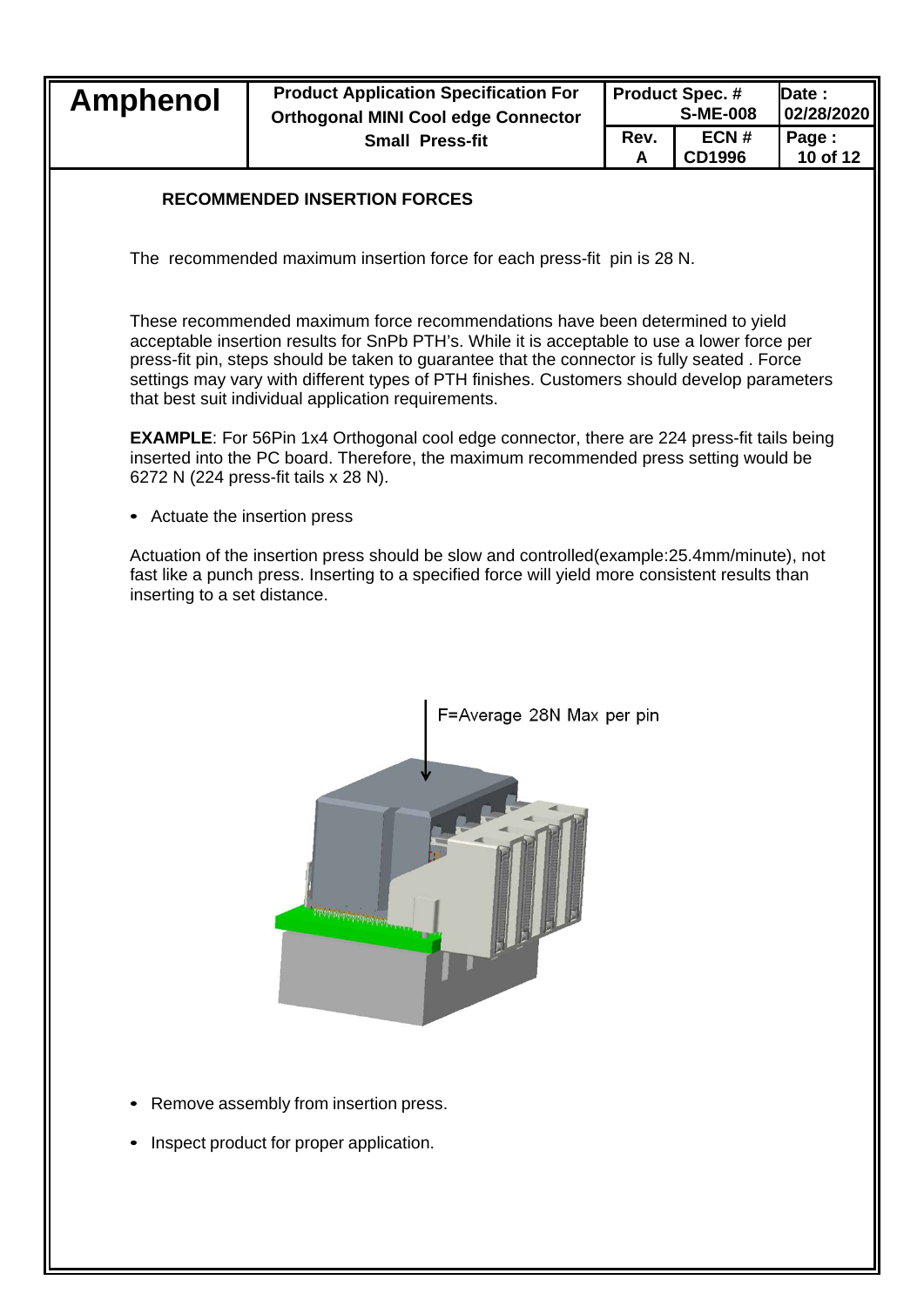| <b>Amphenol</b>                        | <b>Product Application Specification For</b><br><b>Orthogonal MINI Cool edge Connector</b>                                                                                                                                                                                                                                                                         |           | <b>Product Spec. #</b><br><b>S-ME-008</b> | Date:<br>02/28/2020 |  |
|----------------------------------------|--------------------------------------------------------------------------------------------------------------------------------------------------------------------------------------------------------------------------------------------------------------------------------------------------------------------------------------------------------------------|-----------|-------------------------------------------|---------------------|--|
|                                        | <b>Small Press-fit</b>                                                                                                                                                                                                                                                                                                                                             | Rev.<br>A | ECN#<br><b>CD1996</b>                     | Page:<br>11 of 12   |  |
| 7.                                     | <b>POST-APPLICATION INSPECTION REQUIREMENTS</b>                                                                                                                                                                                                                                                                                                                    |           |                                           |                     |  |
|                                        | Post-application inspection should consist of several simple checks to assure that the<br>Connector is applied properly and is not damaged.                                                                                                                                                                                                                        |           |                                           |                     |  |
|                                        | Visually assure that all press-fit tails are seated in the proper PCB holes and that none have<br>been crushed during application.                                                                                                                                                                                                                                 |           |                                           |                     |  |
|                                        | Visually assure that the plastic standoffs on the bottom of each assembly are seated within<br>0.10 mm of flush to the PCB but not crushed (see Figure 8). A larger gap beneath the<br>standoffs may indicate that the connector is not seated fully or is not seated parallel to the<br>board. This can cause misalignment when the PCB is mated to the SSD card. |           |                                           |                     |  |
|                                        | 0.10mm max distance<br>between retainer and PCB                                                                                                                                                                                                                                                                                                                    |           |                                           |                     |  |
| Figure 9: Proper seating depth         |                                                                                                                                                                                                                                                                                                                                                                    |           |                                           |                     |  |
| <b>CONNECTOR REMOVAL TOOLING</b><br>8. |                                                                                                                                                                                                                                                                                                                                                                    |           |                                           |                     |  |
| procedures for each type of connector. | The following are Amphenol removal tool part numbers for Orthogonal Cool edge<br>connectors. The referenced Amphenol Manual describes proper connector removal                                                                                                                                                                                                     |           |                                           |                     |  |

| Connector PN   | Column pitch, mm | Removal tool part no | Manual no. |
|----------------|------------------|----------------------|------------|
| ME20056231101X |                  |                      |            |
| ME30056231101X |                  | ME20056RM01          | R-ME-056   |
| ME20056231104X | 12.5             |                      |            |
| ME30056231104X |                  | ME20056RM02          |            |

For some connector configurations it may be possible to use multiple repair methods. All recommended methods for repair will be described in the Amphenol manuals listed above.